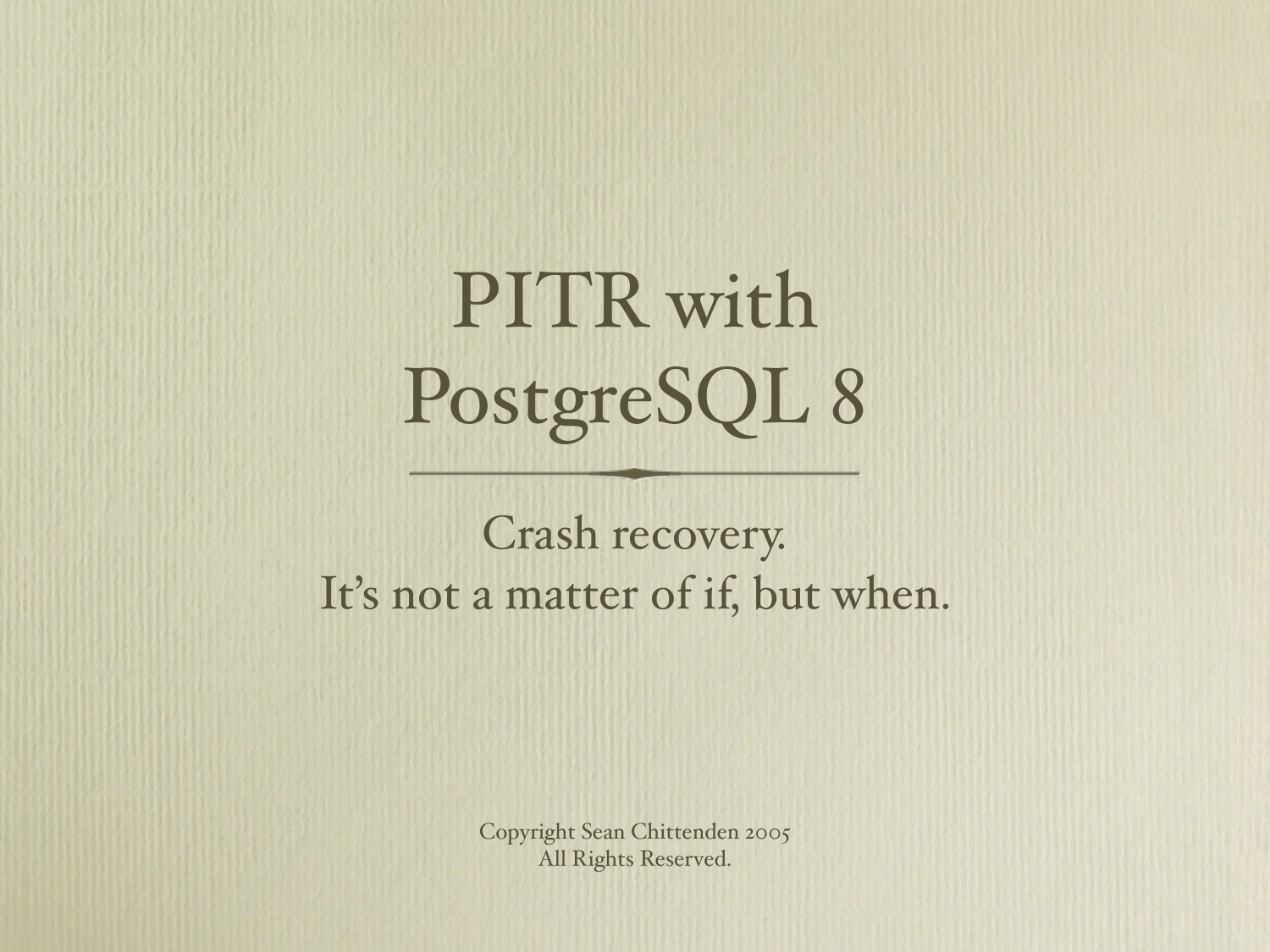#### PITR in a Nutshell

If pg dump is to DBAs what level zero backups are to System Administrators, then PITR is to DBAs what incremental backups are to System Administrators.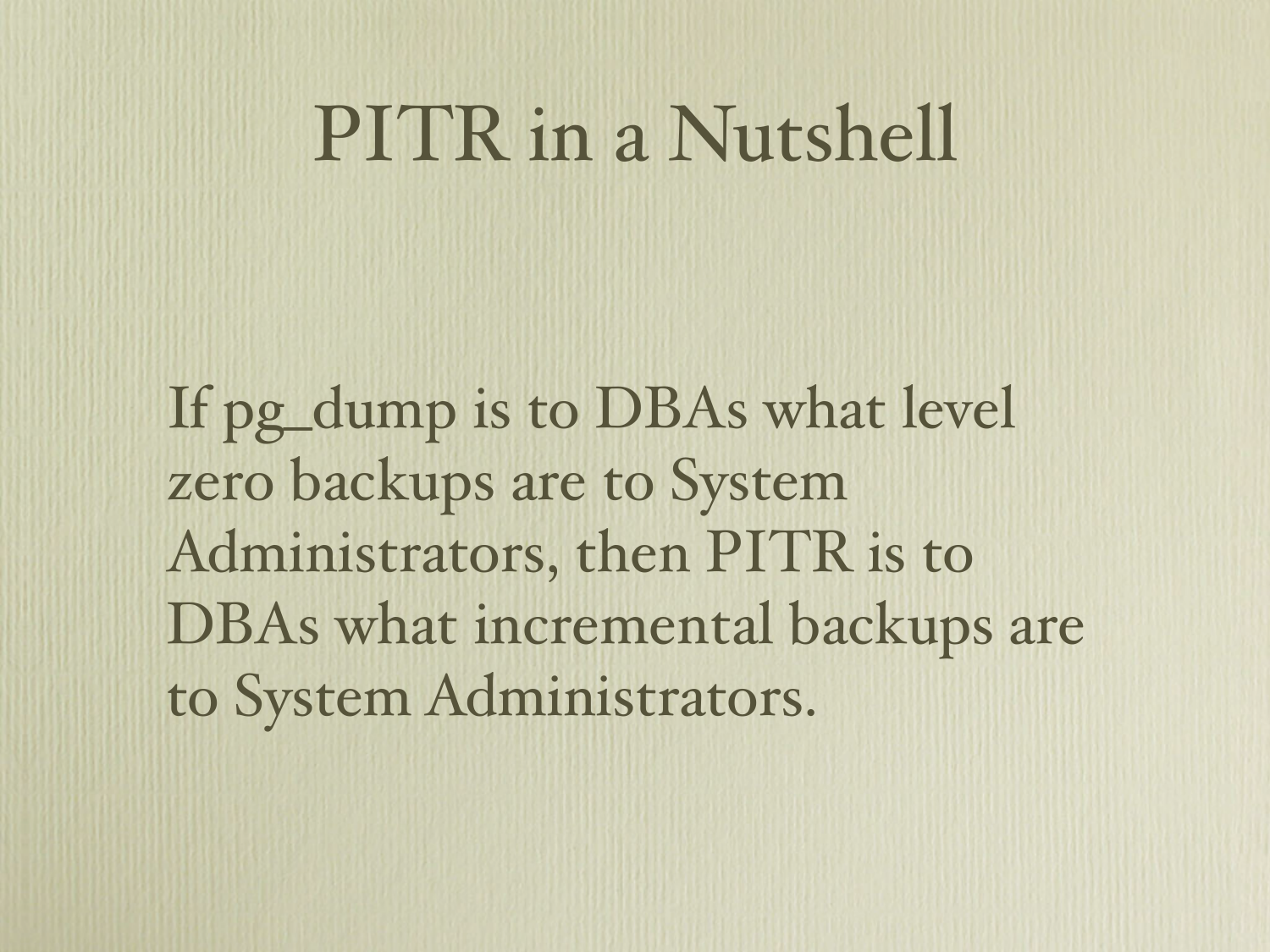# Is PITR right for you?

- PITR is not for everyone: it adds administrative complexity and increased disk use and IO.
- Small databases may find performing frequent full dumps via pg\_dump to be more acceptable than implementing and deploying PITR.
- For non-readonly databases with 24/7 operation and DBAs who want a high degree of recoverability, PITR is a must!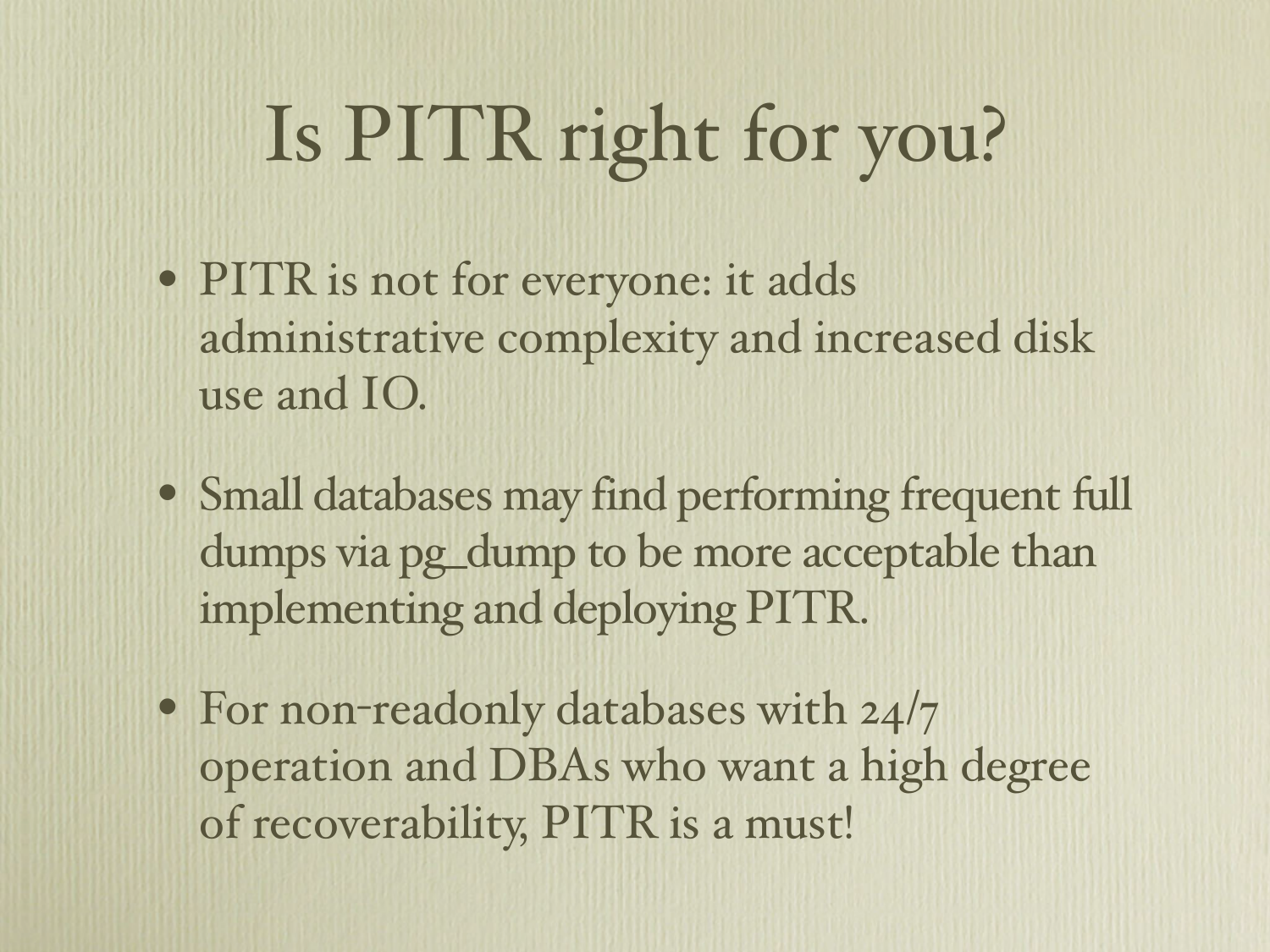# Is PITR appropriate?

#### Use PITR if:

- Obtaining a frequent dump of the database is performance or space prohibitive.
- It is not acceptable to loose data between the last dump and the time of a crash.
- File system snapshots aren't appealing.
- There is sufficient man power available to monitor the health of a PITR setup!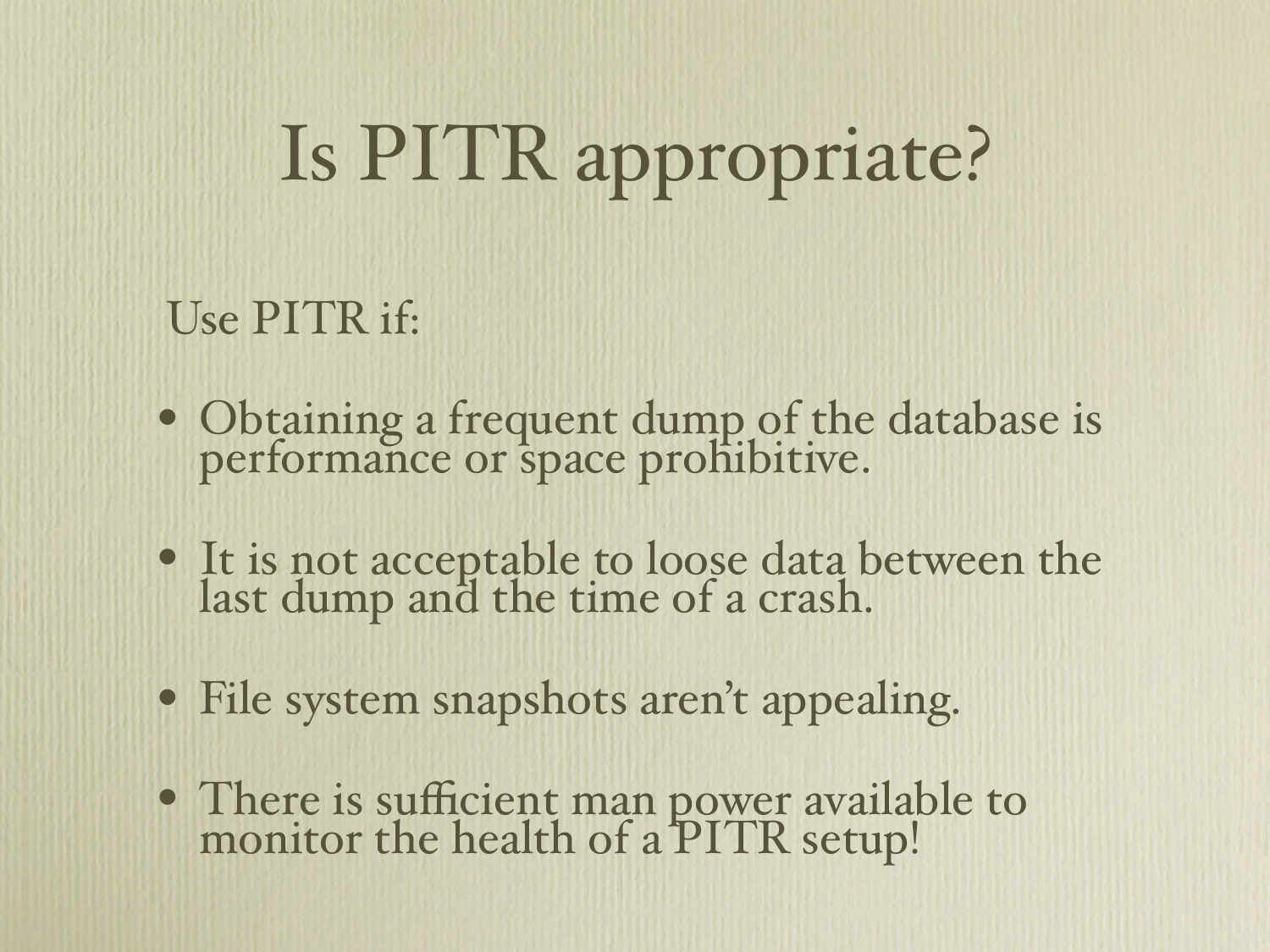#### How PITR works...

- PITR works by invoking an external command that archives WAL files when they become eligible to be recycling.
- A WAL file will be recycled upon successful completion of the external command.
- The postmaster will execute the WAL file archival command as many times as is necessary until it returns non-zero.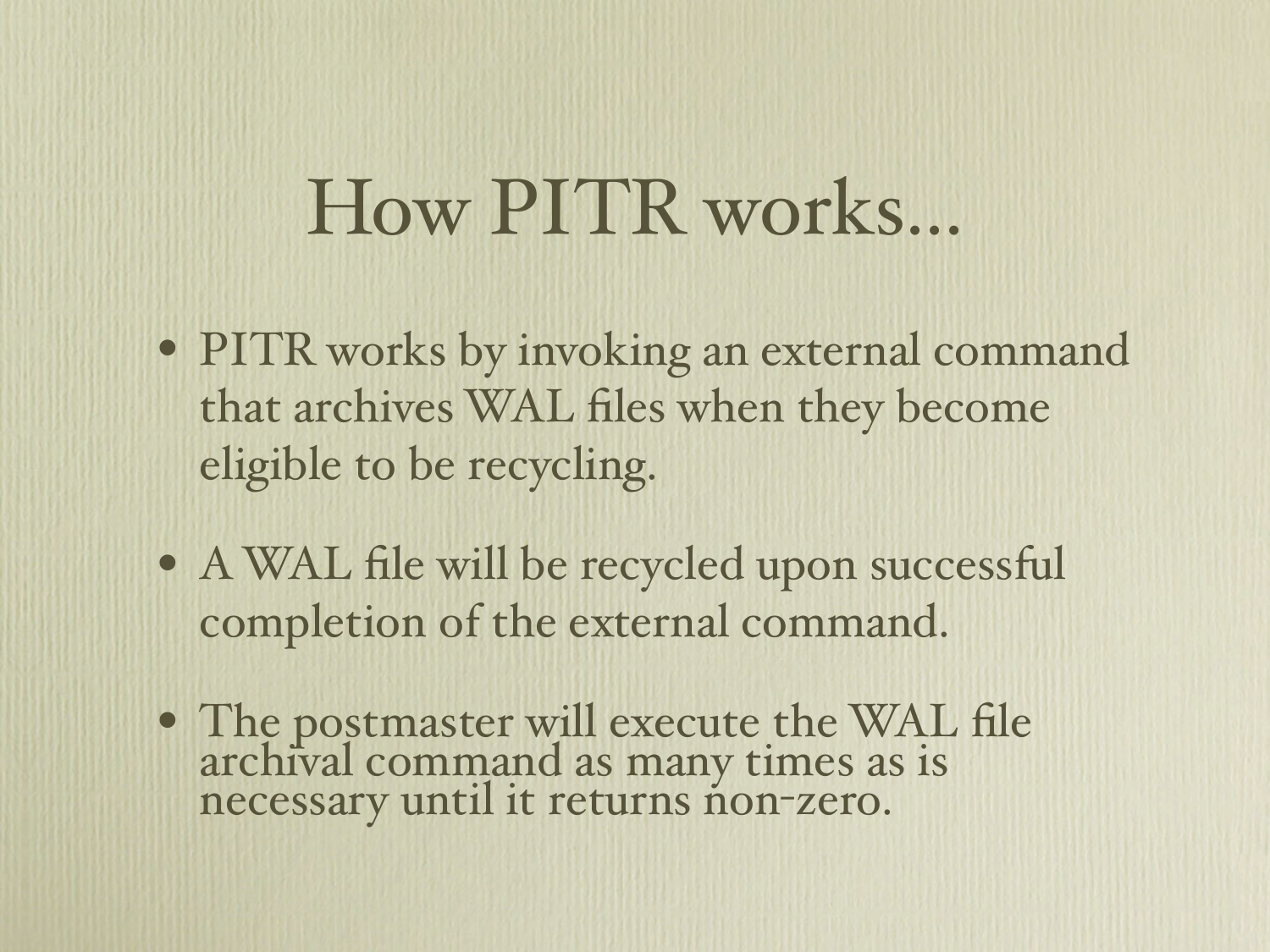## postgresql.conf

archive command = '/any/command'

- $p = absolute path$
- $f = filename only$
- $88 =$ The % character
- Example:

archive command = 'cp  $-n$  %p /nfs1/pitr/%f'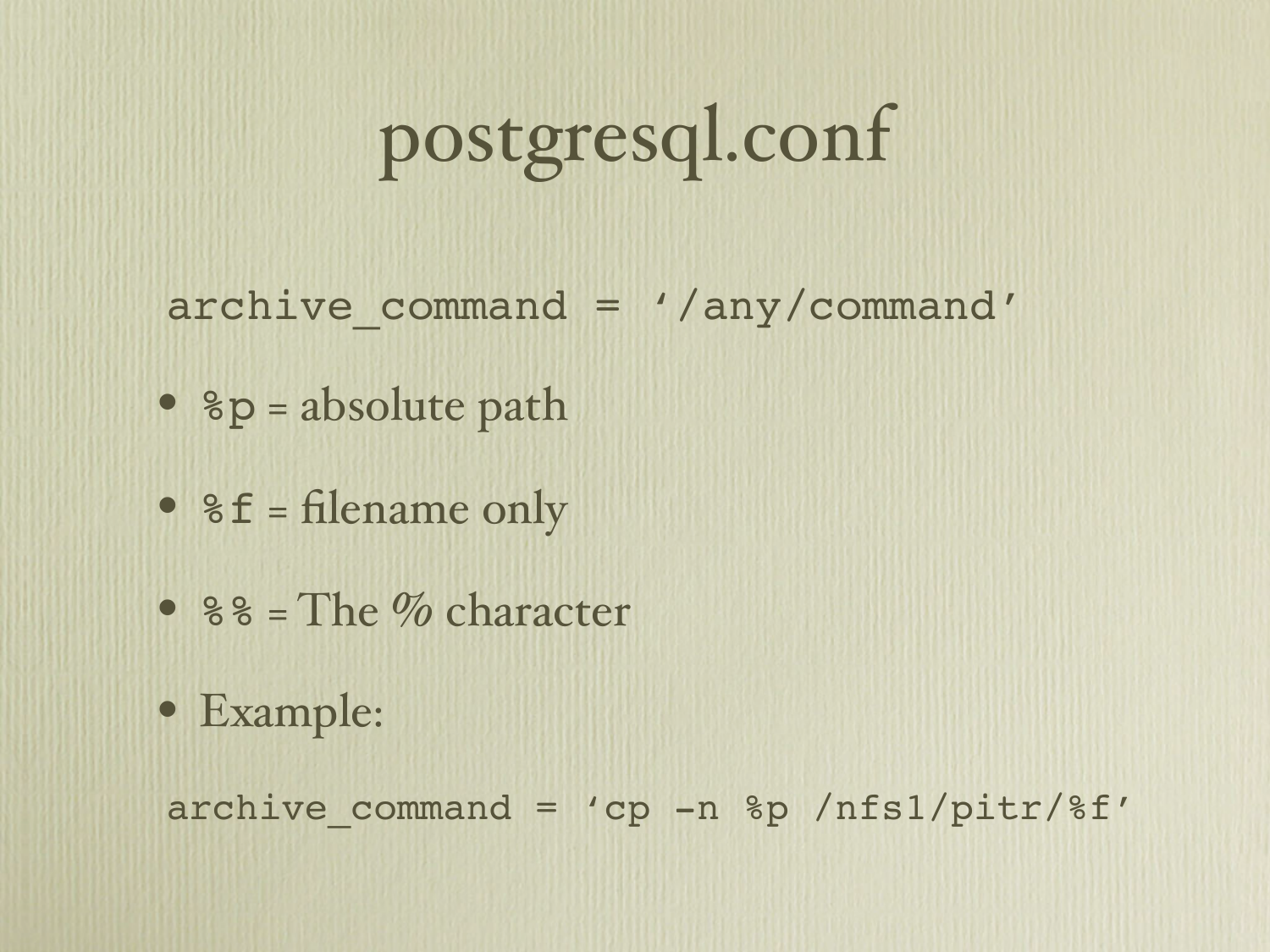## PITR Full Backup Procedure

Backups of \$PGDATA can now be done with the database online without the use or need for filesystem snapshots.

- 1. SELECT pg start backup('my backup');
- 2. tar --exclude \$PGDATA/pg\_xlog \ cvjpf pgbackup.tar.bz2 \$PGDATA/
- 3. SELECT pg\_stop\_backup();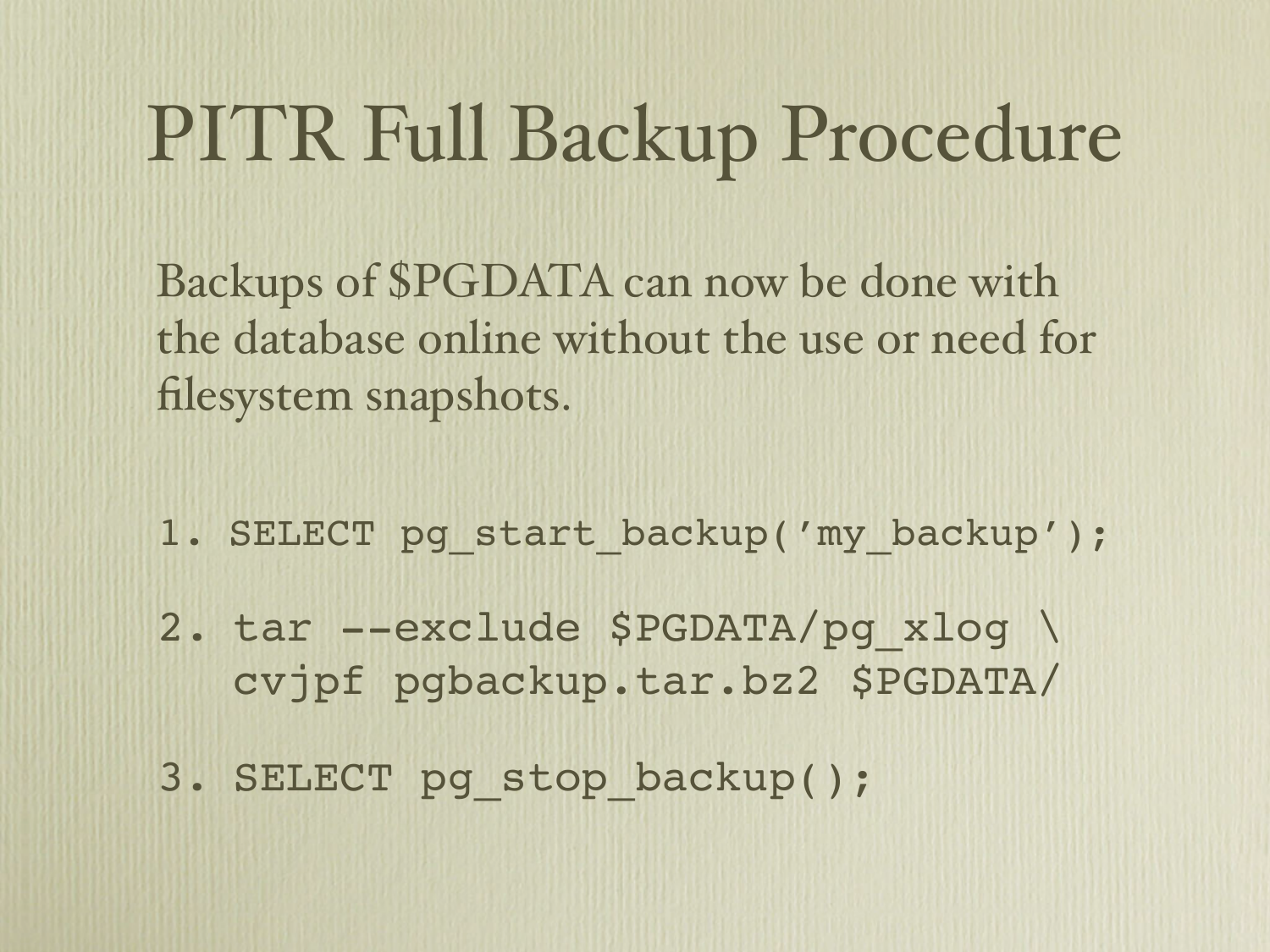#### PITR Backup Notes

- Be mindful of tablespaces and data directories outside \$PGDATA
- Time interval between issuing pg\_start\_backup() and pg\_end\_backup() statements is not time sensitive
- Make sure WAL archiving is working before starting this procedure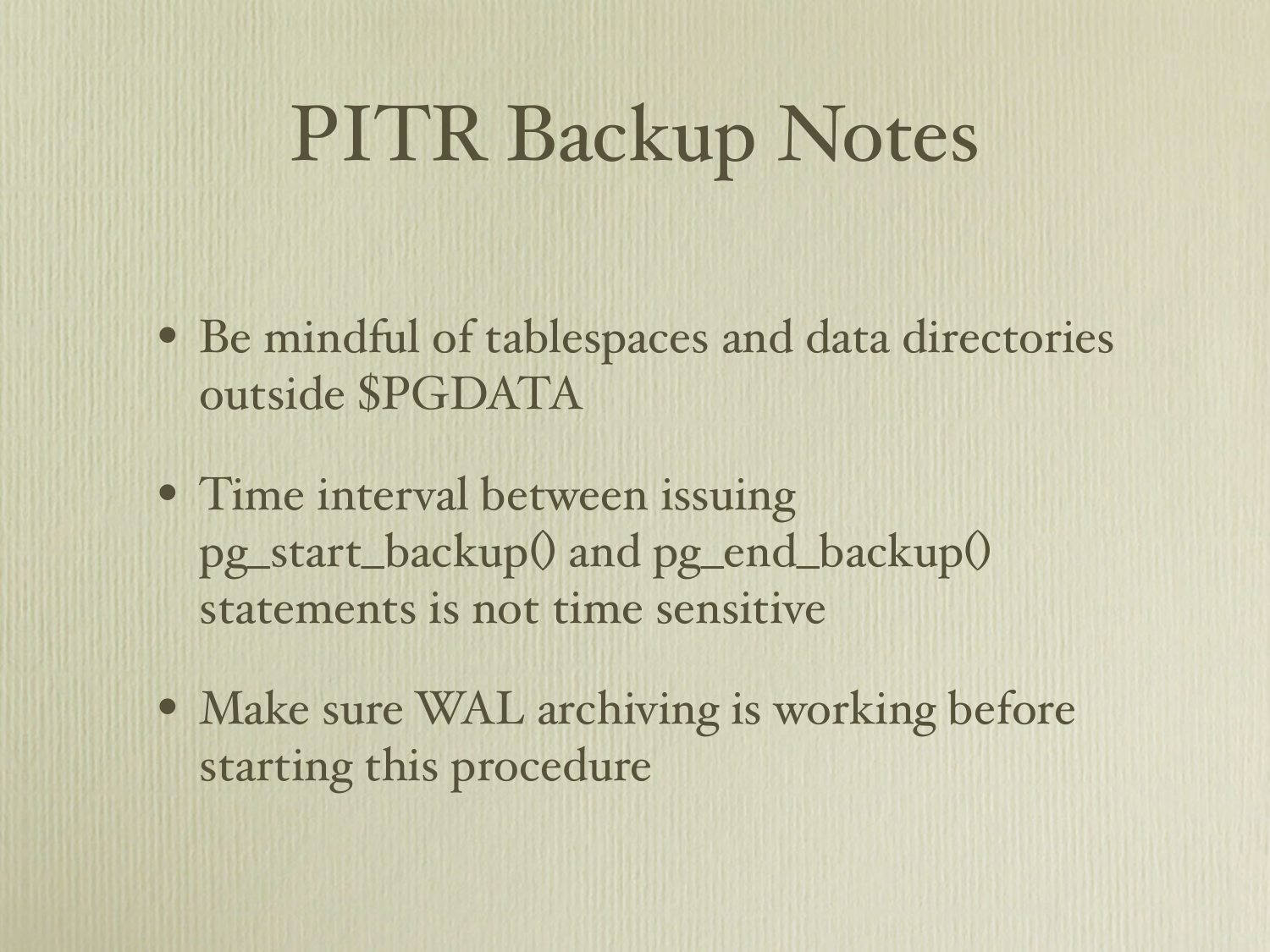## PITR Recovery

- Start fresh (ie: move \$PGDATA and its data subdirectories - including table spaces - and install copies of its configs
- Restore database from last full dump/tar
- Clean out pg\_xlog
- Copy unarchived WAL logs into \$PGDATA/ pg\_xlog/, if available
- Create **recovery.conf** in \$PGDATA/
- Start postmaster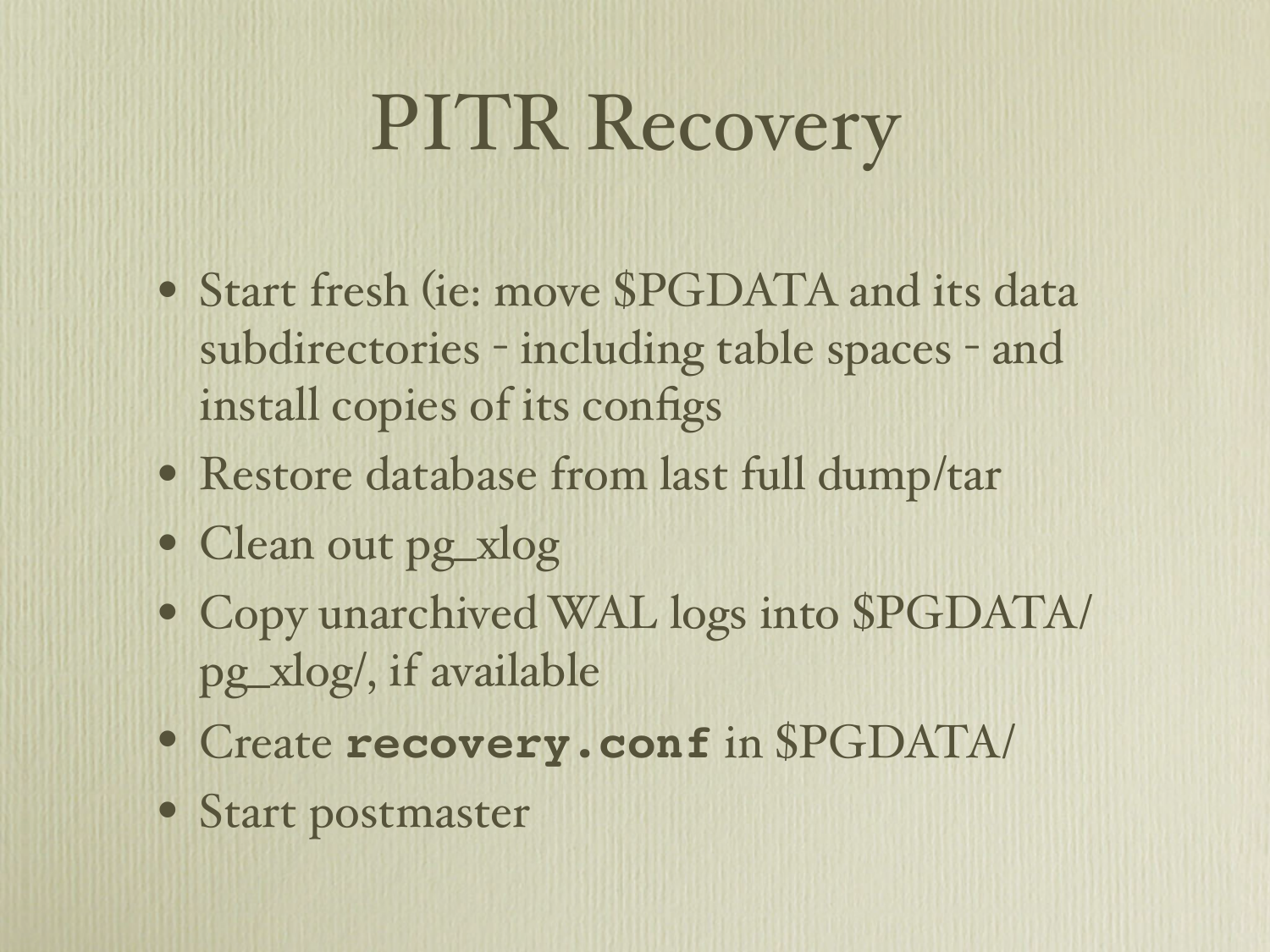## recovery.conf

- restore\_command = '/any/sh/command'
- $p = absolute path$
- $f = filename only$
- %% = The % character
- Example:

restore command = 'cp -n /nfs1/pitr/%f %p'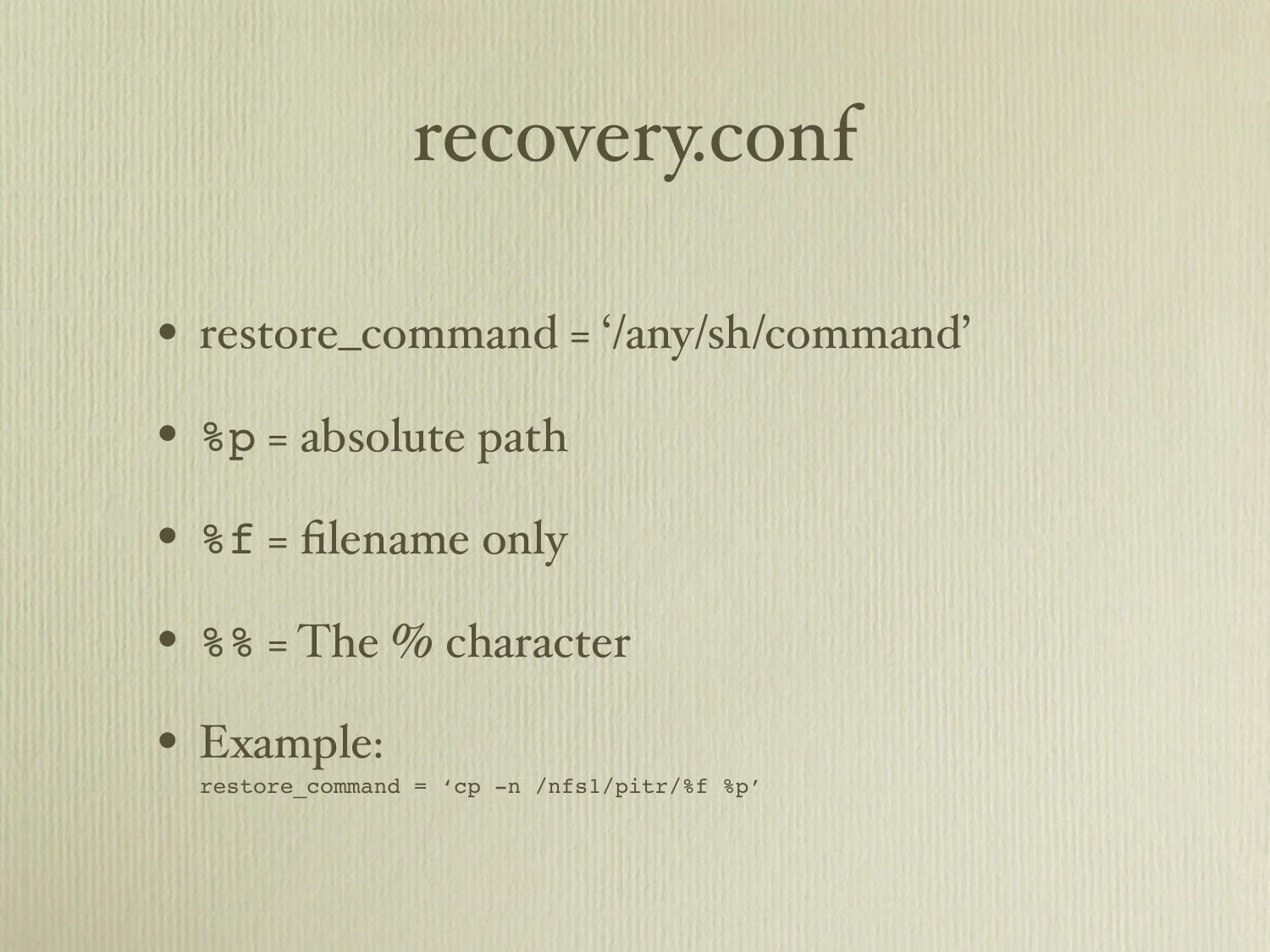## Recovery Notes

- restore command will be asked for files that don't exist
- Command must return zero on success
- Command must return non-zero on nonexistent files
- Can restore to any time after a completed full dump to a given time or transaction ID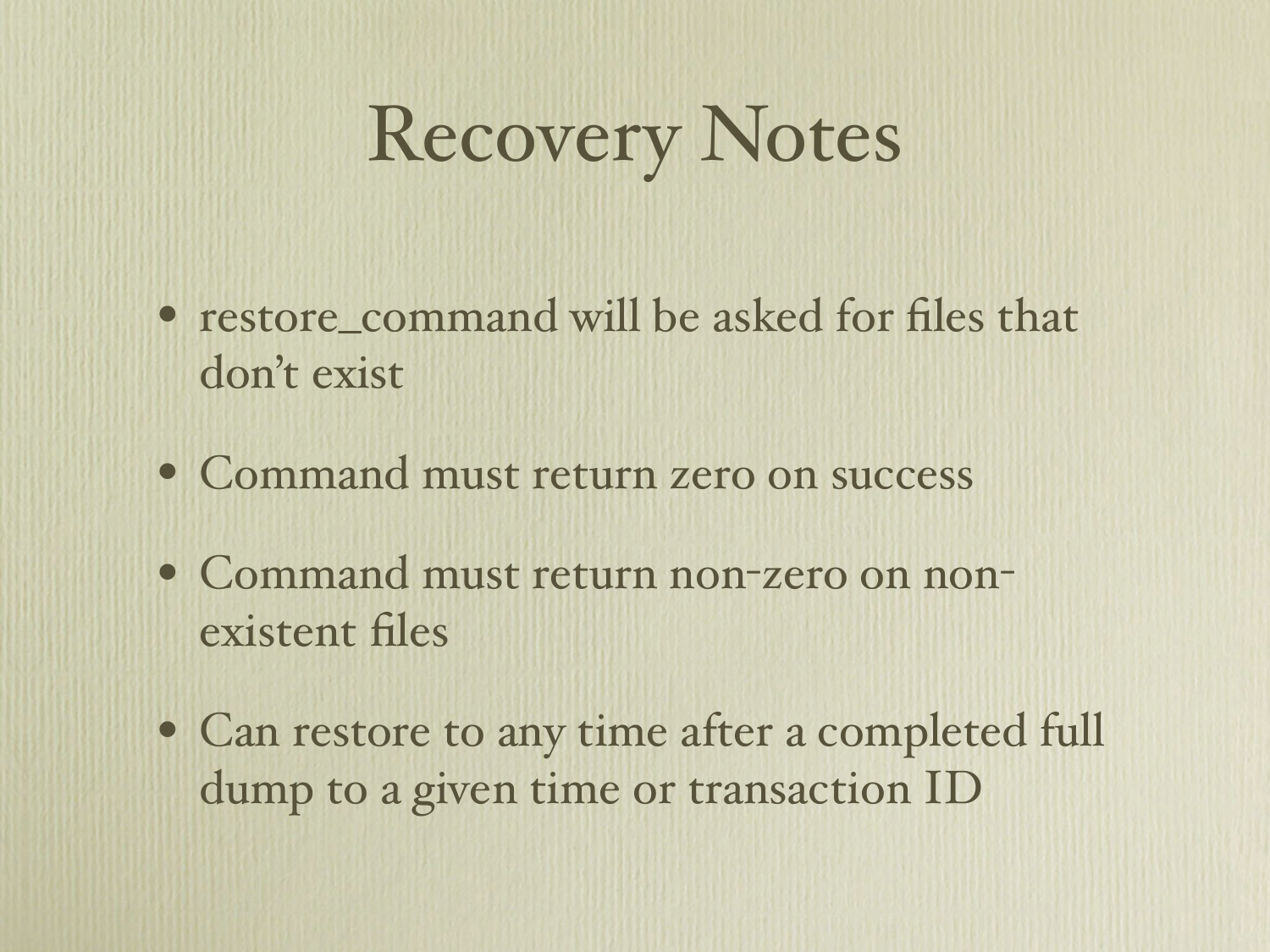#### PITA Food for PITR Thought

- Test, practice, and verify that your site's PITR procedure works before depending on its recoverability!
- WAL logs aren't small. Choose data expiration policies for archived WAL data wisely (ie: only after last full backup completes)
- WAL files must archived faster than WAL files are generated!!!
- PITR files should be kept with with full backups
- Why not backup unarchived WAL files once a minute via cron(8)? Just remember to discard unofficially archived WAL files when the official archival of a WAL file happens.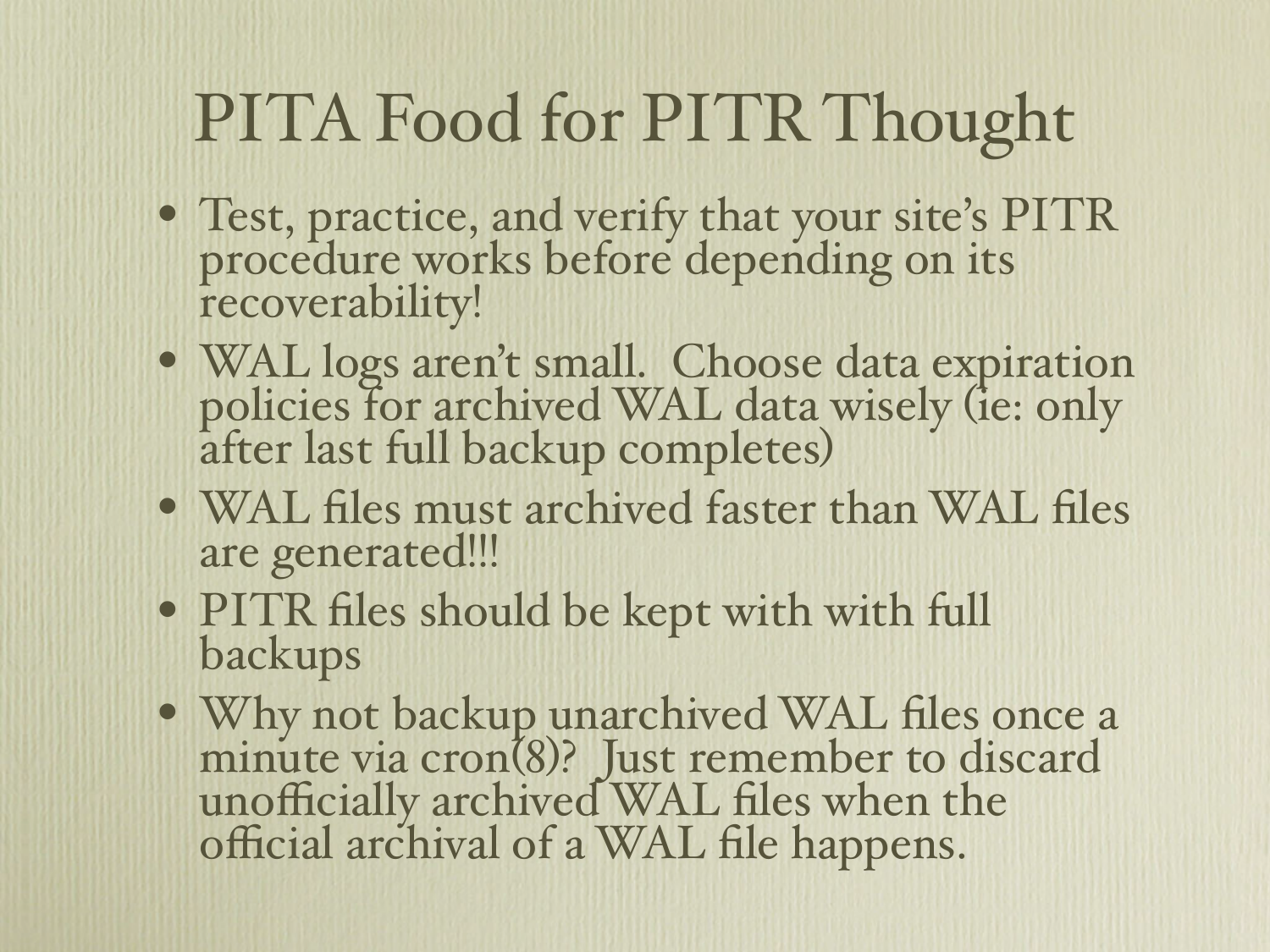## Final Thoughts

- Read the docs, this was a lightning talk to familiarize and introduce the concept and use of PITR. This is not meant to be used for training or replace a tutorial.
- Having DBA depts contracting PITRitis is not fatal, but it can be a PITA to setup, but pays huge dividends come failure time.
- Database administration IOI: It's not a matter of if the database hardware/disks crash, it's a matter of when. PITR is the extra safety belt.